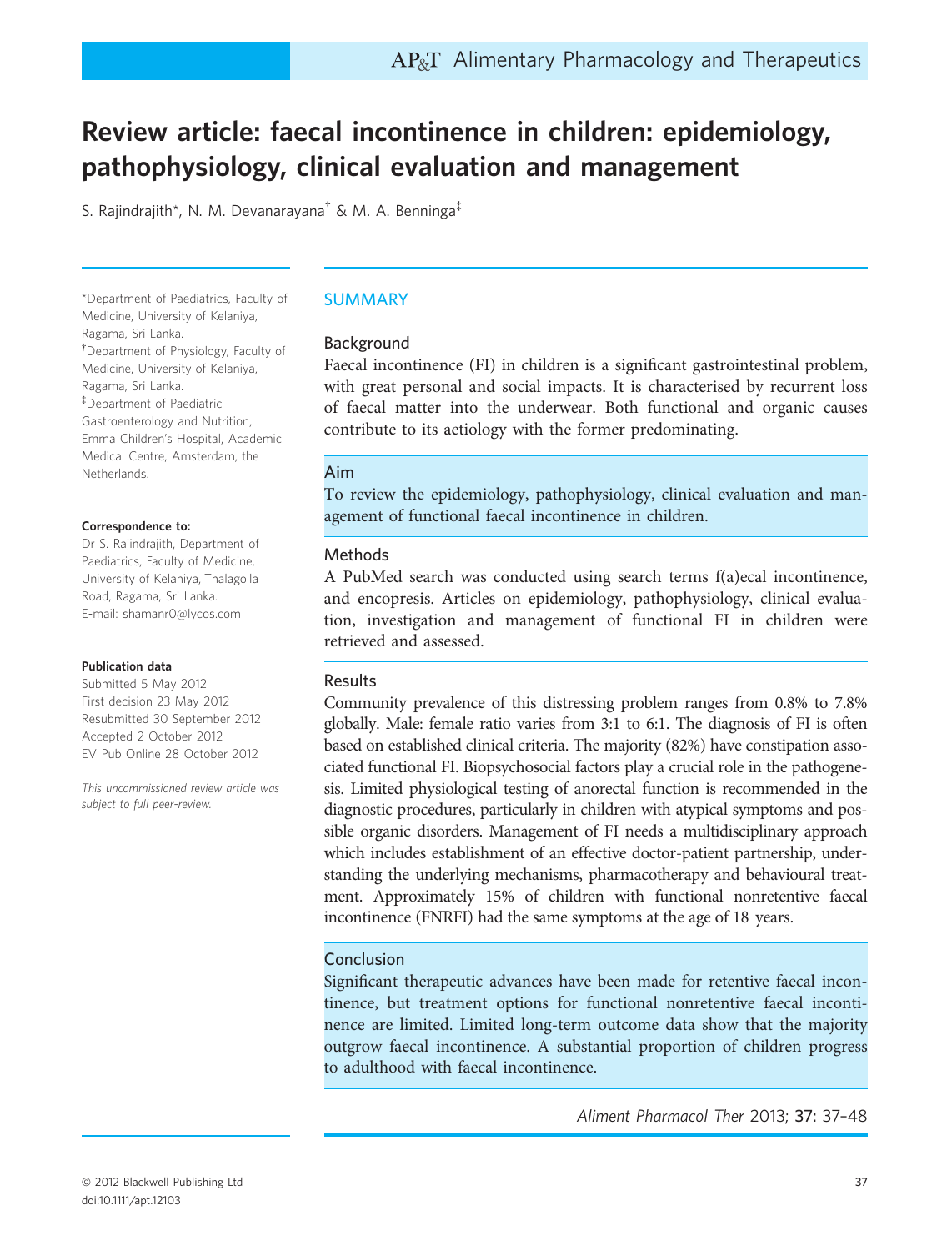# **INTRODUCTION**

Faecal incontinence (FI) is a paediatric gastroenterological problem with profound personal and family impacts.<sup>1</sup> The affected children present with a history of voluntary and/or involuntary passage of stools into the underwear.<sup>2</sup> The characteristic aroma of faeces in these children predisposes them to stigmatisation, rejection and bullying at school, which subsequently result in school avoidance and social withdrawal.<sup>3</sup>

Faecal incontinence was originally described in children who were neurologically handicapped. Subsequently, it had been observed in a significant percentage of otherwise healthy children.<sup>4</sup> Irrespective of the differences in underlying pathology (organic or functional), these children have significantly lower quality of life and most of the time suffer silently.<sup>5, 6</sup> Therefore, it is not surprising that they develop behavioural, emotional and upbringing problems, learning difficulties, depression and also frequently subjected to maltreatment.<sup>7</sup> This review appraises the definitions, epidemiology, pathophysiology, diagnostic evaluation, therapeutic advances and clinical care of children with functional FI.

### **METHODS**

The goal of this article is to review the current literature on functional faecal incontinence. A comprehensive search of the published literature was conducted in Pub-Med using the key words f(a)ecal incontinence and encopresis. They were combined with MeSH terms, epidemiology, pathophysiology and management. The search was limited to articles in English in full manuscripts form on preschoolers, children and adolescents. Children with organic faecal incontinence (post surgical and neurological) were excluded. References within studies that were relevant to the topic were manually searched. Abstracts of articles identified were reviewed, and the full-text of articles related to functional constipation associated FI and functional nonretentive FI were retrieved and reviewed in depth. Relevant articles from adult literature were also included when there was a dearth of evidence from paediatric studies.

### **DEFINITIONS**

FI denotes passage of stools into underwear in a child over the age of 4 years. This term replaces the previously used terms encopresis and faecal soiling. FI could be of functional or organic in origin. The common reasons for FI are listed in Table 1. The scope of this article is to understand functional FI and hence the organic causes for FI will not be discussed further.

| <b>Table 1</b> Causes of faecal incontinence in children             |  |  |  |  |
|----------------------------------------------------------------------|--|--|--|--|
| <b>Functional causes</b>                                             |  |  |  |  |
| Functional constipation associated faecal incontinence               |  |  |  |  |
| Eunctional nonretentive faecal incontinence                          |  |  |  |  |
| Organic causes                                                       |  |  |  |  |
| Repaired anorectal malformations                                     |  |  |  |  |
| Post surgical Hirschsprung disease                                   |  |  |  |  |
| Spinal dysraphism                                                    |  |  |  |  |
| Spinal cord trauma                                                   |  |  |  |  |
| Spinal cord tumours                                                  |  |  |  |  |
| Cerebral palsy                                                       |  |  |  |  |
| Myopathies affecting the pelvic floor and external anal<br>sphincter |  |  |  |  |

Depending on underlying pathophysiological mechanisms, functional FI is broadly classified into retentive and nonretentive FI (FNRFI), using the latest Rome III classification of paediatric functional gastrointestinal diseases.<sup>8</sup> Children with retentive FI fulfil the criteria for constipation, and have a rectum loaded with faeces leading to overflow incontinence. In contrast, those with FNRFI have no evidence of faecal retention.<sup>8</sup> The Rome III definition for functional constipation and functional nonretentive faecal

## Table 2 | Rome III definitions of functional constipation and functional nonretentive faecal incontinence

Functional constipation Diagnostic criteria\* must include two or more of the following in a child with a developmental age of at least 4 years with insufficient criteria for diagnosis of IBS:

- Two or fewer defecations in the toilet per week
- At least one episode of faecal incontinence per week
- History of retentive posturing or excessive volitional stool retention
- History of painful or hard bowel movements
- Presence of a large faecal mass in the rectum
- History of large diameter stools which may obstruct the toilet

Functional nonretentive faecal incontinence

Diagnostic criteria† must include all of the following in a child with a developmental age of at least 4 years:

- Defecation into places inappropriate to the social context at least once per month
- No evidence of an inflammatory, anatomic, metabolic or neoplastic process that explains the subject's symptoms
- No evidence of faecal retention
- Criteria fulfilled at least once per week for at least 2 months prior to diagnosis.

† Criteria fulfilled for at least 2 months prior to diagnosis. Adopted from Ref.<sup>8</sup>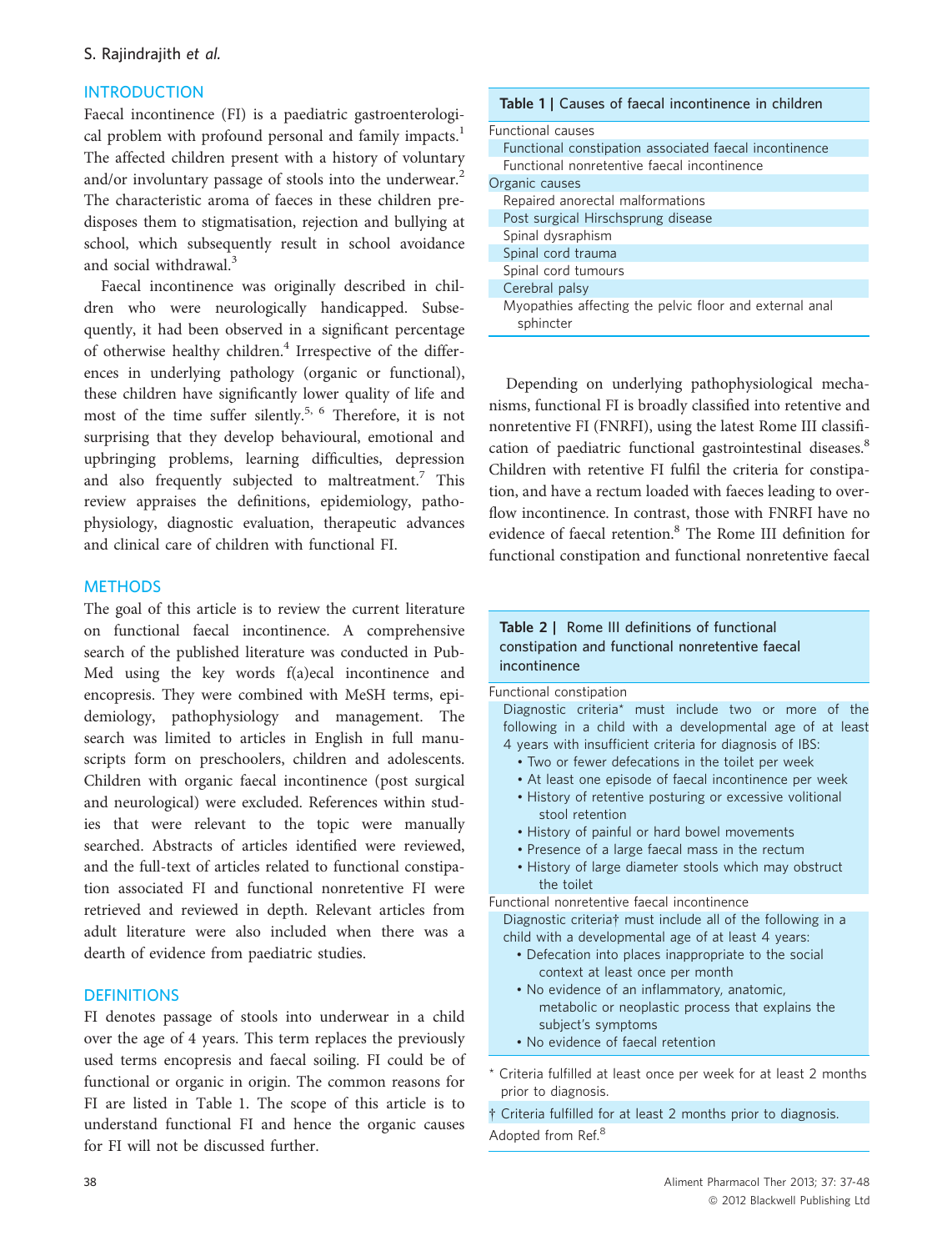incontinence are summarised in Table 2. These criteria appear to be useful in both clinical and research fields to diagnose functional FI in children.

## EPIDEMIOLOGY

FI is estimated to affect 0.8–4.1% children in Western societies.<sup>3, 7</sup> Recent studies from Asia have shown FI to be a significant problem in Iran, South Korea and Sri Lanka, ranging from 2% to 7.8%.<sup>9–11</sup> Recently a Sri Lankan study including children of 10–16 years, has reported a higher prevalence of FI in younger children at the age of 10 years (5.4%), while in children aged 16 years a much lower prevalence was reported  $($ 1%).<sup>11</sup> A study from the Netherlands also noted that children of 5–6 years have higher odds of developing FI than children of  $11-12$  years,<sup>7</sup> indicating possible maturity of bodily functions. Several studies have noted that the majority of children with functional FI present for medical attention between 7 and 8 years of age. $12-14$ 

Functional FI is either due to retentive (constipation associated) or functional nonretentive FI. Epidemiological studies in the past have not attempted to differentiate these two entities. It is important to differentiate between retentive and nonretentive FI as these two conditions differ in aetiology and management. In a previous epidemiological survey we have shown that retentive FI (constipation associated FI) is 4.5 times commoner than FNRFI, underscoring the significance of constipation in the aetiology of  $FI<sup>11</sup>$ 

Hospital based studies have reported functional FI in 3–4.4% of children attending general paediatric clinics<sup>12, 13</sup> and 21% attending tertiary care paediatric gastroenterology units.<sup>14</sup> Until recently, FI and constipation were regarded as psychiatric disorders and some of these children were managed at psychiatry clinics. Infact, 5.7% of the children attending a psychiatric unit were found to have  $FL^{15}$  In many previous studies (both community and hospital based), prevalence of FI is significantly higher in boys, with a male to female ratio varying from 3:1 to 6:1.<sup>7, 11, 13, 14, 16-18</sup>

### Risk factors for functional FI

Biopsychosocial factors play a pivotal role in the onset and continuation of symptoms in children with FI (Figure 1). Two studies have indentified low socioeconomic background as a risk factor for functional FI in children.<sup>7, 11</sup> Inadequate toilet facilities and unclean or unhygienic toilets may be discouraging these children from using toilets, leading to stool withholding and retentive FI. Delay in seeking health care for defecation disorders, such as

constipation, would also be a probable contributory factor for FI in such socioeconomic backgrounds. Other risk factors possibly contributing to retentive FI are living in urban areas<sup>19</sup> and war affected zones.<sup>20</sup>

Hospitalisation of the child for another illness and bullying at school have also been suggested as risk factors for FI.<sup>3, 11</sup> Psychological and behavioural abnormalities like aggressive behaviour, social withdrawal, anxiety, depression, disruptive behaviour, and poor school and social performances were commonly noted in children with functional  $FL^{21, 22}$  Learning difficulties, upbringing problems and oppositional behaviour, were also noted to be higher in these children.<sup>3, 7</sup> Analysis of child behaviour checklist had shown that approximately one-third of children with FNRFI had psychological disturbances and behavioural problems.<sup>23, 24</sup>

Psychological stress is known to alter the output of the brain-gut axis in functional gastrointestinal diseases such as irritable bowel syndrome.<sup>25, 26</sup> Similarly, altered functions of brain-gut axis, triggered by psychological abnormalities, probably result in changes of anorectal functions in these children leading to functional FI.

# PATHOPHYSIOLOGY

# Constipation associated (Retentive) faecal incontinence

FI is a significant problem associated with functional constipation. Both epidemiological and hospital studies have shown FI in 75–90% of children with constipation.<sup>14, 27</sup> A recent epidemiological survey has shown that 80% of children with FI are suffering from constipation.<sup>11</sup> Incontinence of faeces can occur both during the day and at night. Nocturnal incontinence is considered to be an indicator of severe accumulation of faeces in the rectum.

The primary reason for FI in constipation is faecal retention. Faecal retention is common in children with stool withholding behaviour and painful defecation. When a child feels the urge to pass stools, knowing that this process would lead to pain, he or she hides, stands on tip toe and contracts external anal sphincter, pelvic floor muscles and gluteal muscles to suppress defecation. Faecal retention in the rectum leads to a cascade of physiological and pathological consequences. Voluntary suppression of desire to pass stools leads to prolongation of total and segmental colonic transit times, aggravating faecal retention and leads to stool accumulation in the entire colon (megacolon).<sup>28</sup> Furthermore, mechanical rectal distension is known to inhibit motor activities of right and left hemicolon and sigmoid colon by a reflex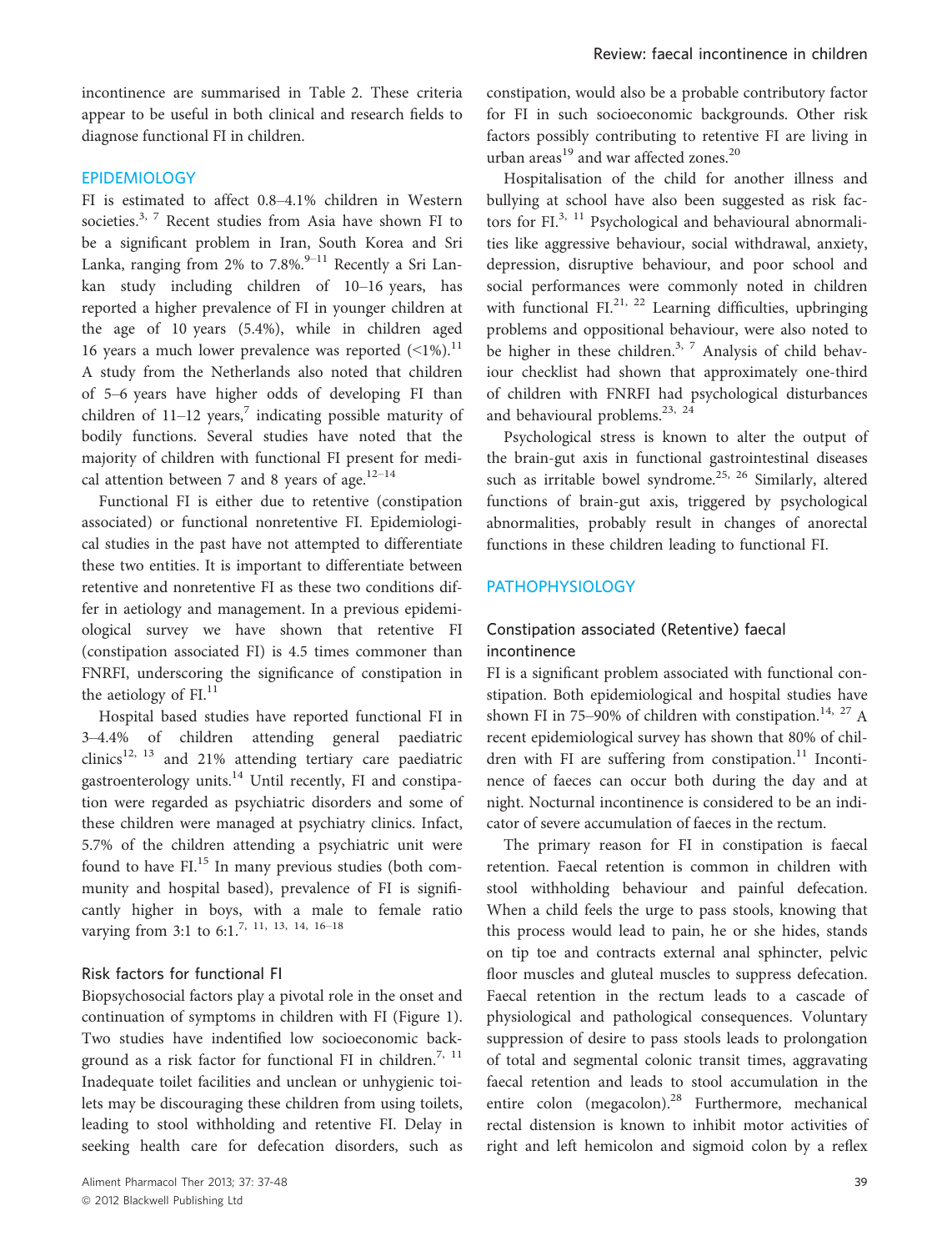# S. Rajindrajith et al.



mechanism.29–<sup>31</sup> These intestinal reflexes further suppress defecation. Water is absorbed from the retained stools through rectal mucosa leading to hard stools. In addition, abnormally low chloride secretion due to abnormalities in noncalcium mediated chloride channels in the rectal mucosa may further contribute to development of dry and hard faecal masses.<sup>32</sup>

This process creates a vicious cycle of progressive accumulation of faeces and hardening of the faecal mass. Rectum and sigmoid colon gradually dilate causing megarectum and megacolon which lead in diminished propulsive contractile forces of the rectal musculature.<sup>33, 34</sup> In addition, rectal sensitivity is blunted due to intrinsic rectal hyposensitivity<sup>35</sup> or due to constant accumulation of faeces.<sup>36</sup> Finally, semi-liquid faeces seeps between the faecal mass and rectal wall, and escapes through the anal canal when the sphincter muscles are relaxed. The volume of stools that leaks out is small and most of the time just stains the underwear.

### Functional nonretentive faecal incontinence (FNRFI)

Children with FNRFI pass stools into inappropriate places without evidence of stool retention. The majority of them have complete evacuation of bowel, not just staining of the underwear as in retentive incontinence. The pathophysiology of FNRFI is still far from clear.

In patients with FNRFI, total and segmental colonic transit times are within normal limits.<sup>24, 37, 38</sup> Abnormalities in defecation dynamics, shown upon anorectal manometry, include inability to relax the external anal sphincter during defecation. It is likely to be an acquired control mechanism in which after the loss of the first stool in the underwear, the child contracts the external anal sphincter to retain the rest of the stool.<sup>23, 37</sup> In contrast with retentive FI, the rectal compliance and sensitivity thresholds as measured by rectal barostat were normal in these children. In addition, barostat studies have also not revealed abnormalities in anorectal function in children with FNRFI.<sup>39</sup> It is unlikely that the altered physiological functions of the large bowel such as colonic transit, rectal compliance or sensitivity are responsible for FNRFI. Psychosocial factors and deranged defecation dynamics may play a role in the pathogenesis. Further studies are needed to evaluate other possible pathophysiological mechanisms of FNRFI.

# EVALUATION OF A CHILD WITH FI

# Clinical history

In the majority of patients, a thorough history and complete physical examination are sufficient to establish the diagnosis of FI and the underlying pathology. $40$  The initial consultation for FI may be embarrassing to the child as well as to the parents. Therefore, the paediatrician should listen attentively and put them at ease during consultation. It is very important to ask relevant questions, as child and family are unlikely to come up with details of symptoms. The physician should assure the child and the family that their complaints are being taken seriously. A good rapport with the family is helpful to extract all important information needed to ensure optimum care for the child.

Elaborate history on bowel habits is the key element in the history. Typically, children with FNRFI pass complete bowel motion into the underwear. Passing small amount of stools which denotes overflow incontinence is usually present in severe constipation. $8, 13$  The diurnal variation of incontinence is also important to asses as nocturnal faecal leak is associated with severe constipation. In contrast, children with FNRFI have accidents during day time, usually in the afternoon.<sup>27</sup> Reduced frequency of bowel motions, bulky stools, withholding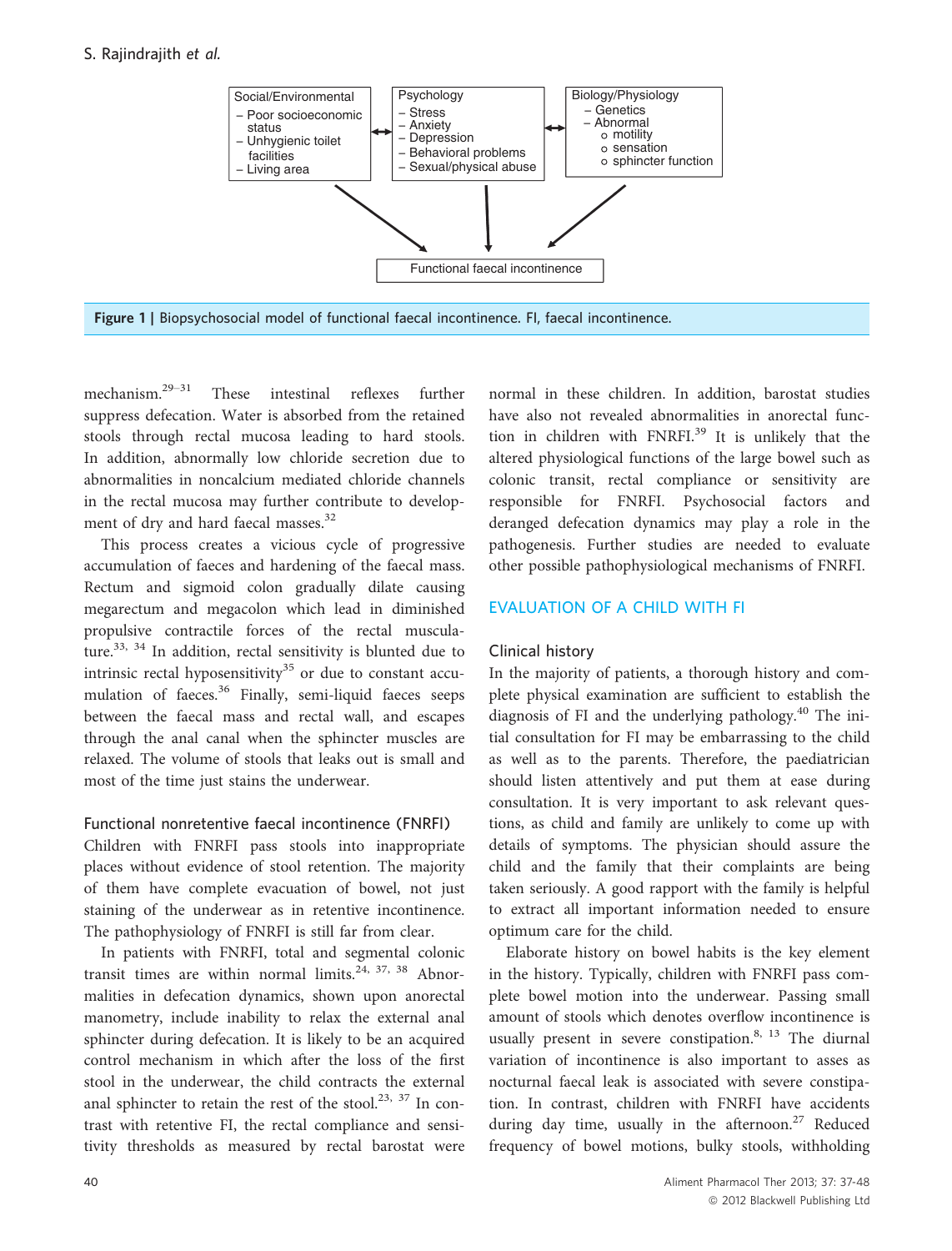posture, hard stools and pain or difficulty in passing stools are features suggestive of functional constipation.<sup>41</sup> In contrast with this, if the child does pass stools regularly in the toilet and passes one bowel motion in the underwear at least once a month without pain or difficulty, is more in favour of FNRFI.<sup>42</sup> Children with functional FI are often noted to have associated urinary symptoms. Daytime wetting has been reported in 29% to 34% children with FI. Furthermore, urinary tract infection is seen in  $11\%$  of these children.<sup>43</sup>

It is important to identify problems, such as social isolation, excessive dependency, behavioural and emotional upbringing problems, learning difficulties, anxiety, depression and possible child maltreatment which are often associated with FI.<sup>7, 13, 22, 23</sup> These often contribute to poor quality of life. Addressing these co-morbidities is important in successful management.

By definition FNRFI is only diagnosed in children whose developmental age is over 4 years. $8$  Furthermore, FI is often seen in children with developmental abnormalities. Therefore, a detailed developmental assessment is crucial in the evaluation of a child with FI. This part is often neglected in the assessment of a child with FI and need to be specially emphasised. In addition, previous medical and surgical history including corrective surgeries of the anorectum would be helpful to rule out possible organic causes of FI.

#### Physical examination

A thorough physical examination, including general, abdominal and neurological evaluation together with a digital rectal examination, is mandatory in assessing children with FI. Smell of faeces and general demeanour of the child are also important to note. Interaction between parents and the child will give clues to a strained relationship between them. General examination should concentrate on growth parameters and subtle dysmorphic features (which may be associated with constipation).<sup>44</sup>

Presence of palpable faecal masses in the lower abdomen in a child with FI indicates long standing stool retention.<sup>45</sup> Examination of spine and perianal area is important when assessing a child with FI. Perianal fissures are a feature of chronic constipation. Perianal examination could also reveal surgical scars which would be suggestive of an organic pathology such as repaired anorectal malformations.

Digital examination of the rectum is one of the crucial steps in evaluating a child with FI. Clinicians should explain the importance of rectal examination to both parents and the child before performing it, to alleviate any

| <b>Table 3</b>   Clinical characteristics of retentive and |  |
|------------------------------------------------------------|--|
| nonretentive faecal incontinence                           |  |

| Clinical feature               | Nonretentive<br>faecal<br>incontinence<br>(% ) | Retentive<br>faecal<br>incontinence<br>(% ) |
|--------------------------------|------------------------------------------------|---------------------------------------------|
| Abdominal pain                 | $30 - 46$                                      | $41 - 66$                                   |
| Large diameter stools          | $0 - 20$                                       | $61 - 80$                                   |
| Posturing                      | 10                                             | 78                                          |
| Painful motions                | $20 - 30$                                      | $50 - 75$                                   |
| Blood in stools                | 10                                             | 56                                          |
| Night time faecal incontinence | $12 \overline{ }$                              | 30                                          |
| <b>Fnuresis</b>                | $40 - 45$                                      | $25 - 29$                                   |
| Palpable abdominal mass        | $\cap$                                         | 35                                          |
| Palpable rectal mass           | ∩                                              | 31                                          |
| Adopted from Refs. 11, 37, 91  |                                                |                                             |

fears and anxieties. In addition, this examination should be performed by a clinician who is experienced enough to detect and interpret the physical findings.<sup>46</sup> First, the examiner should assess the resting tone of the sphincter. Then a voluntary squeeze will provide information on neuromuscular integrity of perineal muscles and external anal sphincter.<sup>47</sup> Large faecal masses are found in the rectum of over 90% of the children with constipation associated FI.<sup>48</sup> Children with FNRFI show no retention of stools.<sup>49</sup> The differences in clinical characteristics between retentive and nonretentive FI are summarised in Table 3.

#### Investigations

FI is a clinical diagnosis which is mainly based on history and examination. There are a few investigations which are useful in some patients in whom the underlying pathology for FI is not quite clear, as well as for those not responding to standard treatment. For these patients with FI, physiological testing can be very useful both for confirming the diagnosis and for assessing objective improvement after the intervention.<sup>50</sup>

Abdominal X-ray. A plain abdominal radiograph has been a routine investigation to assess faecal loading and to identify megarectum and megacolon in children with constipation associated FI. Several scoring systems have been published to assess faecal loading.<sup>51-53</sup> All these methods have wide inter- and intra-observer variability.27, 54 Furthermore, there is no scientific evidence to suggest that abdominal X-ray enhances the diagnosis or changes the management in a meaningful way.<sup>55</sup>

Berger and colleagues, in a systematic review on the value of radiological tests in diagnosing constipation,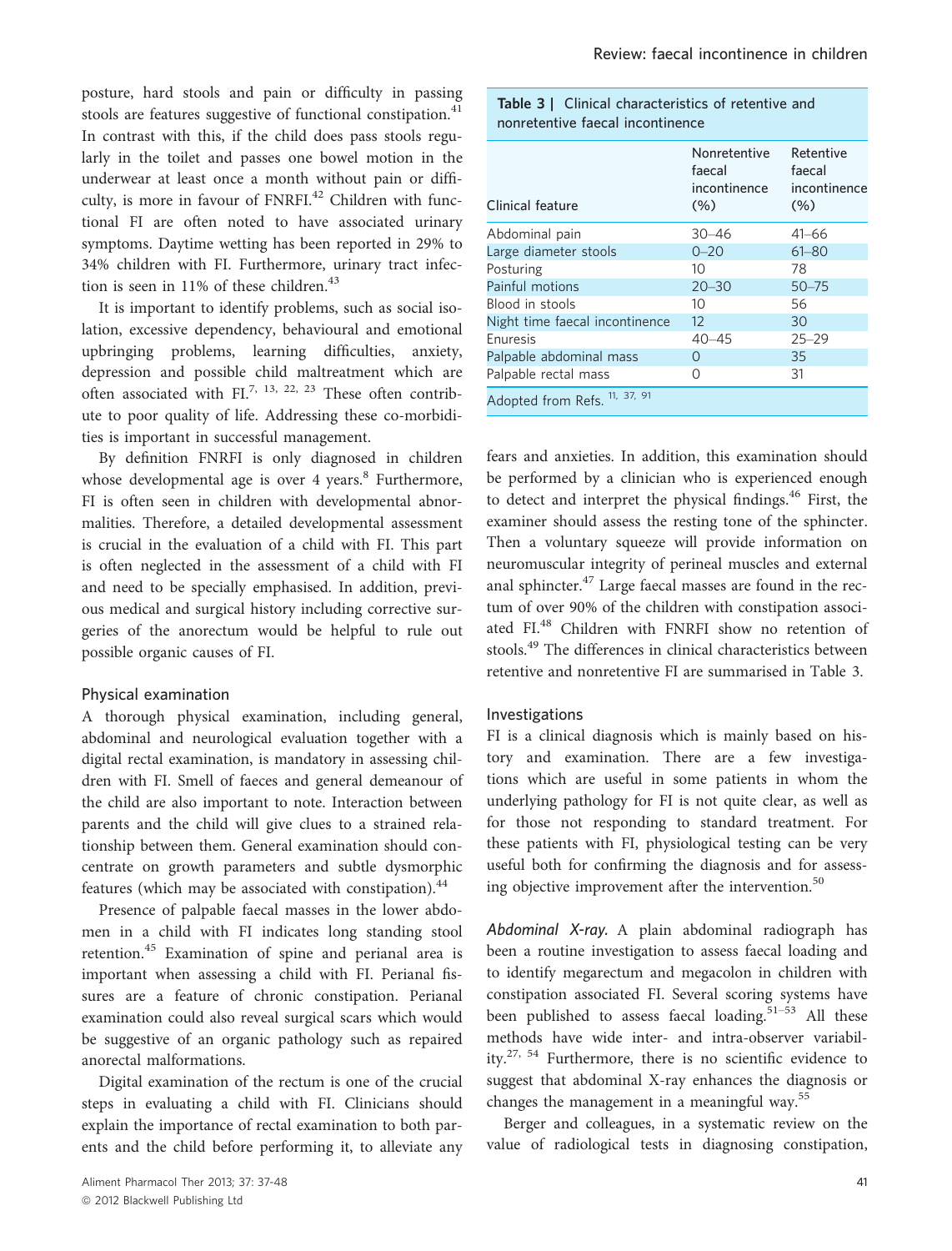showed that abdominal radiograph has a wide range of sensitivity (60–80%) and specificity (43–99%).<sup>56</sup> Another study using spinal X-rays has reported occult spinal defects in significant percentages of children with constipation (47.7%) and FNRFI (77.8%).<sup>57</sup> However, clinical significance of these findings is yet to be established. Based on these observations, plain abdominal radiograph cannot be recommended in evaluation of children with faecal incontinence, either to assess faecal loading or occult spinal defects.

Colonic transit studies. Radio-opaque markers are commonly used for assessment of colonic transit time.<sup>58, 59</sup> This simple non-invasive method provides information on colonic motor function and helps to localise the anatomical segments which contribute to delay in transit. In a Dutch study, 50% of children with constipation were found to have delayed total colonic transit of which  $2/3$  had a significant delay in the rectosigmoid transit.<sup>38</sup> Furthermore, colonic transit negatively correlated with severity of symptoms such as lower defecation frequency and frequency of FI. Follow-up data on these children have shown that children with delayed transit responded poorly to standard clinical management strategies.<sup>38</sup> Delayed total or segmental colonic transit times have been observed in children with constipation associated FI in two other studies.<sup>60, 61</sup>

Other transit studies using radio nuclear markers have reported similar results. For example, Cook et al., studying 101 children with chronic constipation, reported retention of radioactivity in the proximal colon at 48 h in 50%, indicating delayed transit. Further analysis of images has shown that most of these children have delayed transit in ascending and transverse colon.<sup>62</sup>

Benninga and colleagues have compared colonic transit times of children with constipation associated FI and solitary encopresis (FNRFI). In this study, 50% of children with constipation associated FI had significantly delayed total colonic transit time. In contrast, 88% of children with FNRFI had normal colonic transit times.<sup>37</sup> It was also noted that all mean segmental transit times (right colon, left colon and rectosigmoid) were significantly delayed in children with retentive FI compared with FNRFI.<sup>24, 63</sup>

A recent prospective study comparing children with constipation associated FI, FNRFI and recurrent abdominal pain observed longer total and segmental transit times in the former group.<sup>24</sup> These findings provide a rationale for recommending measurement of colonic transit time to differentiate constipation associated FI from FNRFI, when the clinical assessment is inconclusive.

Anorectal manometry. Anorectal manometry with rectal sensory testing is the preferred method to diagnose functional weakness of external or internal anal sphincters. In addition, it is also able to detect abnormalities in rectal sensation and rectal compliance.<sup>29, 47</sup> Distension of a balloon in the rectum in a stepwise manner helps to determine the rectal sensory threshold and rectal compliance, and also to assess the level at which the child feels the urge and pain (maximum tolerable volume).

Manometric studies are useful to differentiate between constipation associated FI and FNRFI. It has been shown that children with constipation associated FI have higher threshold for rectal sensation [25 mL (5–360)] (largest volume of balloon to provoke rectal sensation) than those with solitary encopresis [15 mL (20–89)] (FNRFI). There was no difference in maximum anal resting tone between two groups and the proportion of children with abnormal defecation dynamics was nearly comparable (41% vs. 54%, constipation associated FI vs. FNRFI).<sup>37</sup> Another study involving a small number of children with constipation associated FI and FNRFI confirmed this finding.<sup>64</sup>

Using a rectal barostat, a significantly higher mean rectal compliance has been shown in children with constipation (22 mm) than in FNRFI (12 mm). Because of this higher compliance, children with constipation associated FI require a larger volume of stools to reach the intrarectal pressure that trigger the urge to defecate. $39$  In addition, another comparative study between these two groups has shown that children with faecal incontinence (without constipation) had complete relaxation of internal sphincter before sensation of stools in the rectum.<sup>65</sup> When children with both constipation and faecal incontinence were compared with children with constipation only, the duration of relaxation of the internal anal sphincter, time to maximum relaxation and time to recover adequate resting tone are significantly higher within the former group.<sup>63</sup> This may probably contribute to the pathophysiology of incontinence which has not been described in children with FNRFI.

Anal endosonography. Ultrasonography provides reliable information on the structural integrity of anal sphincters and the presence of faeces in the rectum. Endosonographic appearance of the normal anal canal has been well-documented in children.<sup>66, 67</sup> Endosonography in children with functional constipation and associated FI has revealed significant thickening of the internal anal sphincter.<sup>68</sup> Thickness of the internal anal sphincter notably correlates with the symptom score, soiling score, megarectum score on abdominal palpation and size of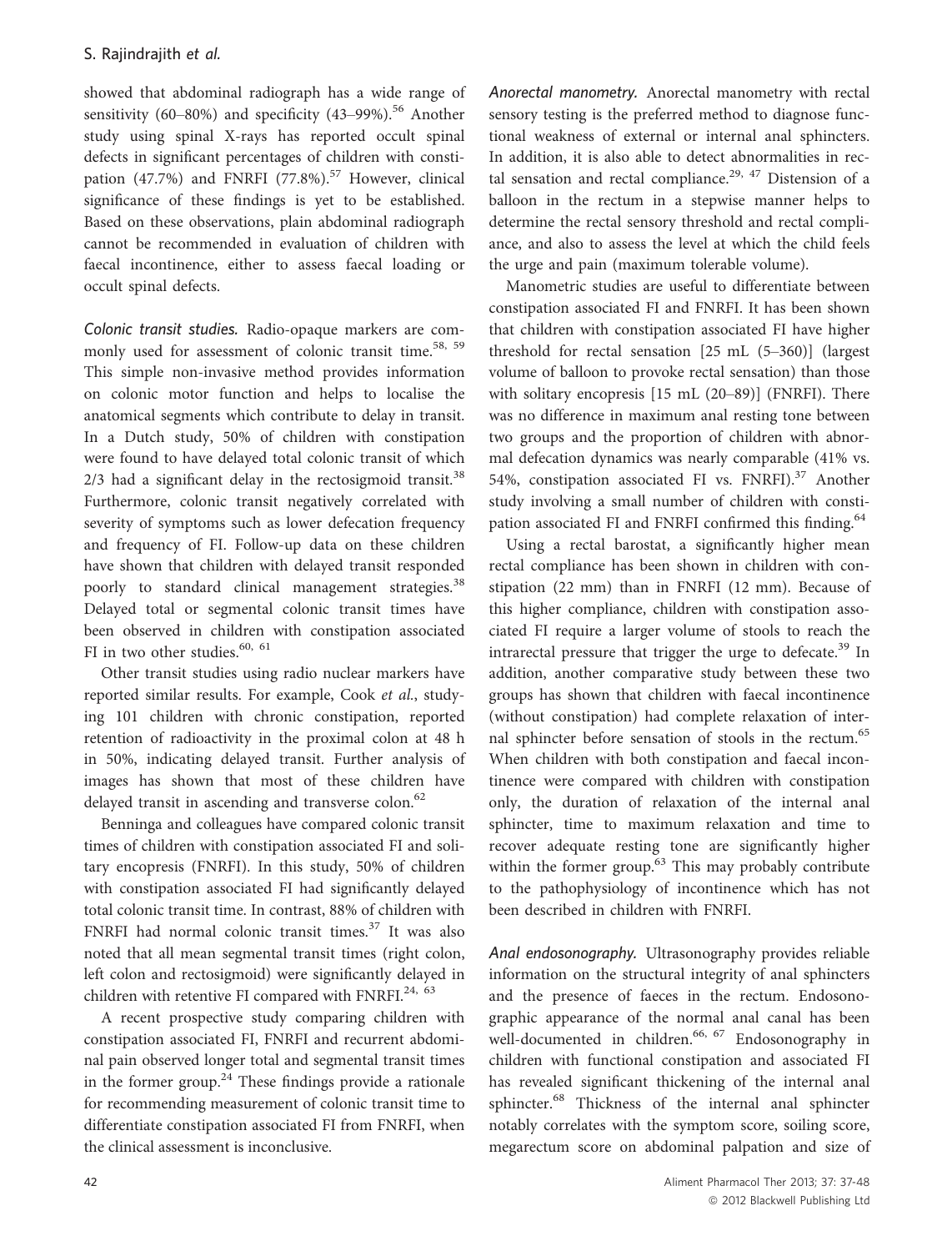the megarectum on manometry.<sup>68</sup> No such abnormalities have been described in children with FNRFI. This investigation is painless and minimally invasive, but gives critical information regarding anal sphincters and their function to differentiate both entities.

Other investigations. Other investigations including imaging of the spinal cord, contrast studies and colonic manometry have a limited value in evaluation of a child with functional faecal incontinence.

MRI of the spinal cord is only indicated in children with suspected organic diseases of the spinal cord on clinical history and physical examination.<sup>37</sup> Bekkali and co-workers noted that almost all patients with defecation disorders, who have had spinal abnormalities upon MRI, had abnormalities such as deviation of the gluteal cleft detectable on physical examination.<sup>69</sup>

Contrast studies such as contrast enemas, defecography and functional investigation such as saline infusion test have not been evaluated to differentiate constipation associated FI from FNRFI. Contrast studies are more valuable when FI is due to post surgical causes such as corrected Hirschsprung disease and corrected anorectal malformation.<sup>70</sup> These films are helpful to precisely locate the position of the vagina and rectum which is essential for decision-making during the surgical repair.

Colonic manometry enables direct measurement of colonic motor activity. This test may suggest the presence of an underlying neuropathy or myopathy in children with intractable constipation.<sup>71</sup> Van den Berg et al. showed children with severe constipation had generalised colonic hypomotility and absence of colonic response to bisacodyl.<sup>72</sup> Colonic manometry data on FNRFI are not available.

In summary, the two functional tests namely, colonic transit studies and anorectal manometry, and endosonographic imaging of the anorectal sphincter complex are helpful in differentiating FNRFI from constipation associated FI and should be judicially used in situations where clinical distinction is not apparent. Other studies usually used in children with FI are only helpful to diagnose organic disorders and therefore only need to be considered when there is clinical evidence of organic diseases.

## MANAGEMENT

### Education and demystification

It is important that both parents and the child have a basic understanding of the pathophysiology of FI for effective management. The paediatrician should explain the underlying causes for FI using simple language and drawings if necessary. During consultation, adequate time and opportunity should be given to the parents and the child to express their views and concerns, and to clear any doubts. This process alleviates anxiety, eliminates false beliefs and helps to build a good therapeutic alliance between the physician and the family. This is very important to augment the compliance of future management steps.<sup>48, 73, 74</sup>

There is very little research data on this important aspect in management of FI. A previous study conducted in children with functional defecation disorders (both retentive FI and FNRFI) has shown that 15% of affected children improve with a non-accusatory approach to management including education, demystification and toilet training. This underscores the importance of nonaccusatory education and demystification in the management of functional  $\text{FI.}^{75}$  Figure 2 summarises the management of FI in children.

#### General measures

FI leads to constant or episodic leaking of stools. Liquid stools in particular contain digestive enzymes that irritate and erode the skin, compromise integrity of the skin and affect the role of the skin as a protective barrier. In addition, vigorous scrubbing, in attempts to remove soiling, strips away the protective horny layer of the epidermis. This impairs both its integrity and efficiency to function as a barrier. Epidermis of children is replaced fairly quickly (every 26 days) than that of adults (48 days). Nevertheless, recurrent exposure to faecal matter can produce a vicious cycle of skin damage and inflammation, together with, loss of skin integrity.76

Prompt and gentle cleaning of the perianal area using moist wipes, rather than dry toilet paper after each episode of incontinence, is much more effective in preventing skin damage.<sup>48</sup> A barrier cream such as zinc oxide is useful to prevent skin excoriation. Perianal fungal infections associated with FI are treated with topical antifungal agents.<sup>47, 77</sup>

### Dietary interventions

The therapeutic value of increase of dietary fibre intake has shown variable success in children with FI. Fibre supplements increase stool bulk and reduce watery stools, and hence are expected to reduce frequency of FI. However, there are no published data to support this approach.<sup>47</sup> So far, dietary fibre supplements have not shown a significant therapeutic efficacy in management of constipation associated FI.78–<sup>80</sup> There are no clinical trials on altering dietary fibre in children with FNRFI.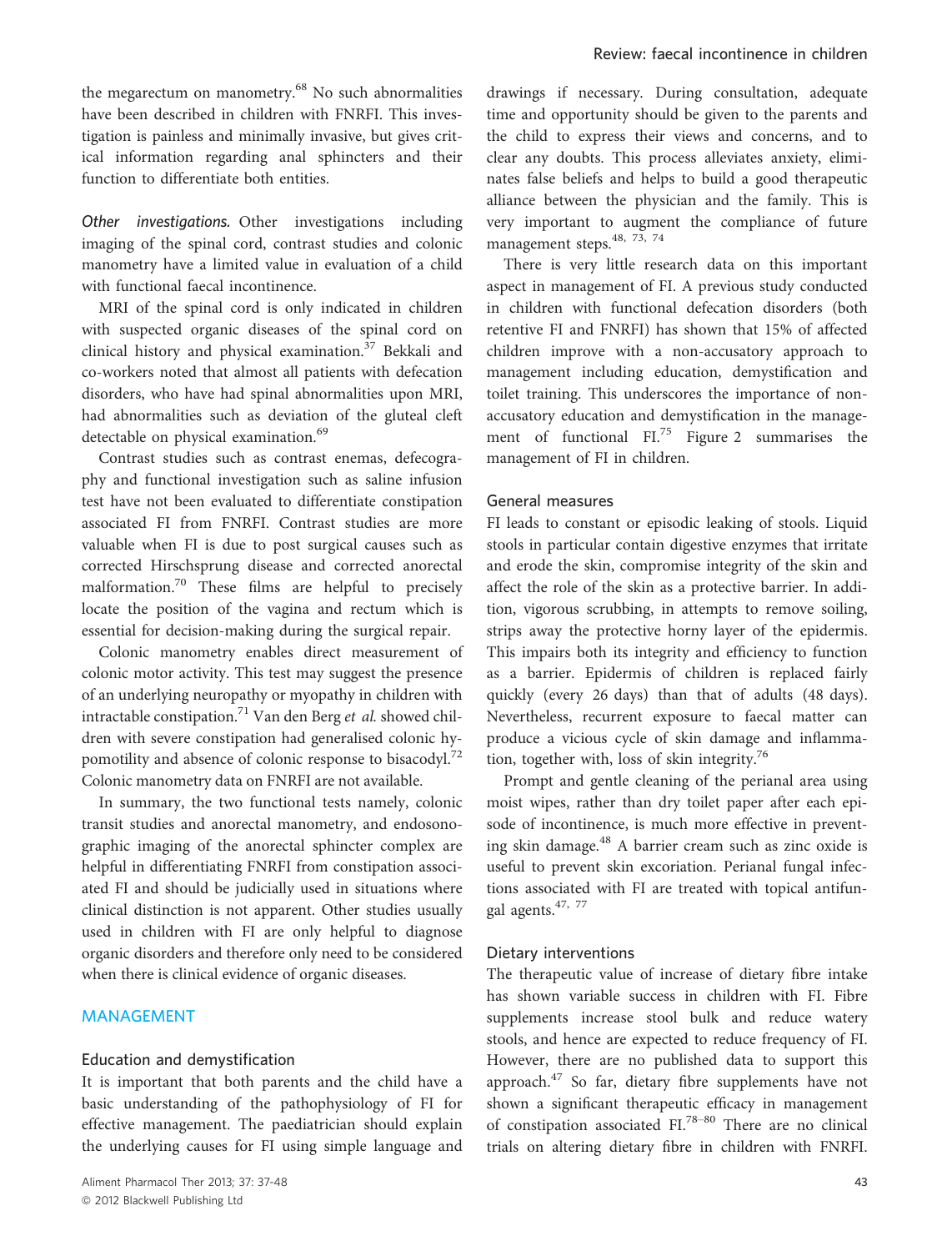

Figure 2 | Management algorithm of functional faecal incontinence. FI, faecal incontinence; PEG, polyethylene glycol.

Therefore, modifying dietary fibre intake is still not recommended for children with functional FI.

### Pharmacotherapy

Pharmacotherapy for FI includes antidiarrhoeal drugs that reduce faecal output and laxatives that control constipation. There is a scarcity of well-designed randomised controlled trials on treatment of functional FI in children and there is little evidence to guide its management.

Loperamide is an opiate receptor agonist. It reduces diarrhoea by multiple mechanisms related to transport of water and electrolytes and inhibiting peristaltic movements (by inhibiting the release of acetylcholine and prostaglandin during bowel distension).81, 82 Loperamide also increases the internal anal sphincter tone.<sup>83</sup> It has an excellent safety profile. Although it had been used in adults with FI,<sup>83</sup> experience in childhood faecal incontinence is limited. One case report has shown a significant clinical improvement of an adolescent with FNRFI following loperamide therapy.<sup>84</sup>

The main aim of pharmacotherapy for constipation associated FI is to empty the loaded rectum and to maintain soft stools during follow-up. Polyethylene glycol is shown to be effective in both disimpaction and preventing reaccumulation of stools. Children treated with polyethylene glycol had less episodes of FI, 85-87 lower frequency of re-impaction<sup>88</sup> and incurred significantly lower healthcare costs.<sup>86</sup> A systematic review has shown that polyethylene glycol is more effective in the treatment of constipation than other osmotic laxatives.<sup>89</sup>

However, other drugs such as senna and lactulose are also frequently used during the maintenance phase. $90$  It is difficult to recommend one drug over another in management of constipation and associated FI, due to the lack of evidence on effectiveness of laxatives. However, judicious use of osmotic and stimulant laxatives, along or in combination is needed to prevent accumulation of faeces in the lower gut that predispose children to constipation associated FI.

Unlike retentive FI, nonretentive FI responds poorly to laxatives. In a prospective study, children treated with biofeedback with added oral laxatives had higher frequency of FI than the children with biofeedback alone.<sup>91</sup> The softened stools in children with FNRFI may have aggravated the symptoms.

### Biofeedback therapy

Biofeedback training involves habit training based on reinforcement and uses instrument-assisted exercises designed to improve physiological control of sphincters. It enhances rectal sensations, strengthens the external anal sphincter, increases muscle coordination during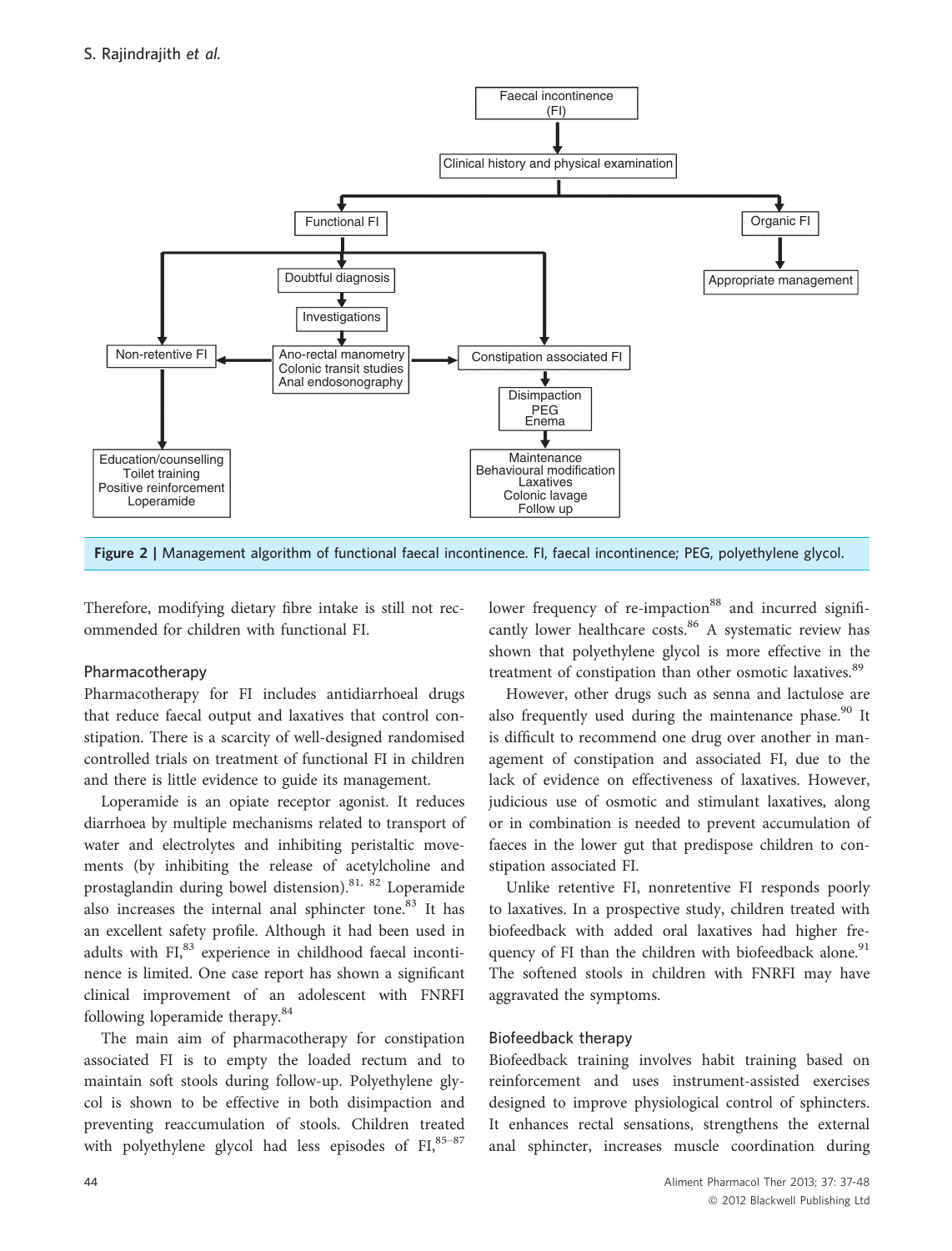contraction and relaxation and ultimately helps to achieve effective defecation as well as continence.<sup>92</sup> Biofeedback therapy improves defecation dynamics in children with constipation associated FI,<sup>93</sup> but has failed to achieve a significant improvement in the clinical outcome.<sup>94</sup> Similarly, children with FNRFI trained in biofeedback have not shown a better outcome than those on conventional therapy in the long-term follow-up, even after improvement of defecation dynamics.<sup>23</sup> Therefore, based on the currently available data, biofeedback has doubtful therapeutic value in the treatment of children with functional FI.

### Behavioural therapy

Behavioural therapy (toilet training in combination with reward system and diminishing toilet phobia) in combination with cognitive therapy (psychotherapy, family therapy or educational support) aims to lower the distress, restore normal bowel habits by positive reinforcement and re-establish self respect. The process also encourages both the child and the parents to continue treatment.<sup>42</sup> Behavioural therapy has shown to be effective in reducing episodes of FI, when combined with intense medical management. $95$  In a systematic review which analyse 18 trials conducted in children with functional retentive (constipation associated FI), the combined treatment of behavioural interventions and laxatives improve FI more than laxatives alone.<sup>96</sup>

Behavioural therapy is the corner stone in the management of FNRFI as there is no convincing evidence on effectiveness of medical therapies. Structured toilet routine, maintaining a bowel diary and strict adherence to individualised behavioural programme are the only management options that have been found to be successful in FNRFI, so far.<sup>18</sup>

Behavioural therapy is a non-invasive treatment modality and it also provides a valuable insight to parents and children regarding the disease. Therefore, adding behavioural therapy to other conventional management seems a rational approach for the management of functional FI in children.

#### Surgical interventions

So far, surgical interventions are only reserved for intractable constipation associated FI. Antegrade continence enema (ACE) has shown to be useful in constipation associated FI in children. A study assessing 32 patients who had ACE treatment for intractable slow transit constipation has shown reduction in number of episodes of FI and abdominal pain, and improvement in mood. Disadvantages of this procedure is that some patients experience complications related to stoma, such as stenosis, mucus leak, faecal leak and catheter related pain.<sup>97</sup> Improvement in the surgical techniques such as laparoscopic placement of the tube has made the procedure more simple and acceptable to patients.

#### **PROGNOSIS**

Prognosis of childhood functional FI is generally variable. One study showed that approximately 50% of affected children develop at least one relapse with in the first 5 years after initial remission. $98$  In this study the authors also found that children with retentive FI had less recovery rates. Furthermore, at the age of 16 years, one-third of children were still symptomatic, indicating the possibility of progression to adulthood.<sup>98</sup> However, a recent systematic review found that the majority of children with retentive FI recover within 6–12 months of treatment and the recovery has no relationship to the age of onset, family history and severity of the disease.<sup>99</sup>

Only one study has described long-term follow-up in children with FNRFI. In this study, 106 children with FNRFI were followed up for 10 years. The clinical success was defined as having less than one episode of FI in 2 weeks. The authors noted that after 2 years of medical and behavioural therapy in a tertiary care centre, only 29% of children had been successfully treated. When treatment success was analysed according to biological age, at the age of 12 years 49% of children were still suffering from FI. At the age of 18 years, 85% of patients with FNRFI were free of symptoms. This study clearly shows that at 18 years 15% of adolescents with FNRFI progress into adulthood with FI.<sup>18</sup> Therefore, contrary to the common belief that children with functional FI grow out of their symptoms, a significant subset of them suffer from FI as adults irrespective of the aetiology of functional FI.

### CONCLUSIONS AND FUTURE RESEARCH

Functional FI remains a chronic devastating gastroenterological problem in children, with a worldwide prevalence varying from 0.8 to 7.8%. The majority of them are suffering from chronic retentive FI while the other subset has FNRFI. Although pathophysiological mechanisms of retentive FI are fairly elucidated, mechanisms of FNRFI need further study. The diagnosis is usually based on established clinical criteria and judicial use of physiological testing is only indicated in children unresponsive to standard management. Although significant therapeutic advances have been made for retentive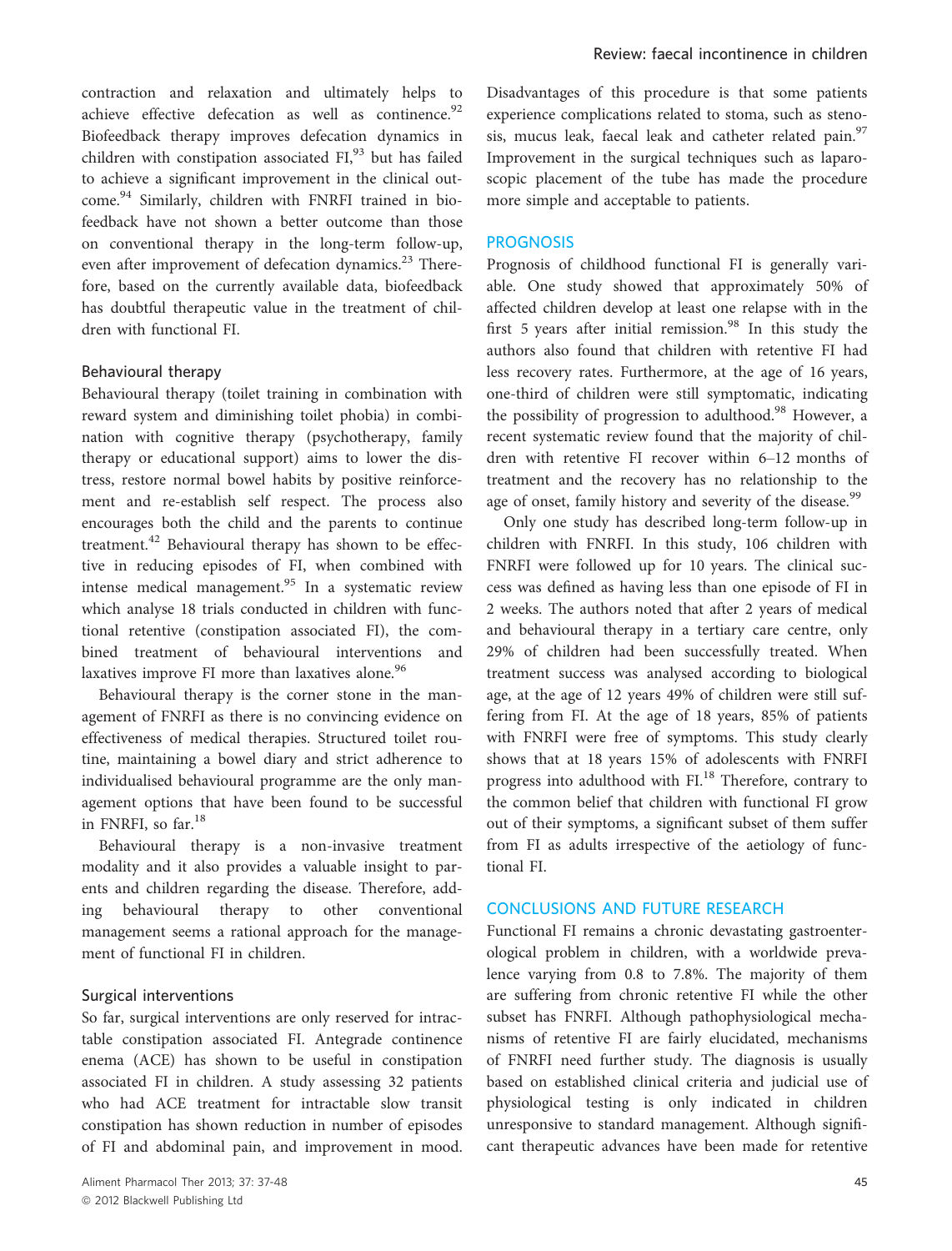FI, further studies especially clinical trials using novel therapeutic agents are urgently needed. Treatment options for FNRFI are still limited and there are many unanswered questions about the management. Limited long-term outcome data show that the majority outgrow

FI with advancing age. However, a substantial proportion of children progresses to adulthood with FI.

# ACKNOWLEDGEMENT

Declaration of personal and funding interests: None.

### **REFERENCES**

- 1. Bernard-Bonnin AC, Haley N, Belanger S, Nadeau D. Parental and patient perceptions about encopresis and its treatment. J Dev Behav Pediatr 1993; 14: 397–400.
- 2. Weissenberg S. Uber Encopresis. Zeitschrift fur Kinderheilkd 1926; 40: 674.
- 3. Joinson C, Heron J, Butler U, von Gontard A. Psychological differences between children with and without soiling problems. Pediatrics 2006; 117: 1575–84.
- 4. Bellman M. Studies on encopresis. Acta Paediatr Scand 1966; 170(Suppl.): 1+
- 5. Bongers ME, van Dijk M, Benninga MA, Grootenhuis MA. Health related quality of life in children with constipation associated faecal incontinence. J Pediatr 2009; 154: 749–53.
- 6. Wald A, Sigurdsson L. Quality of life in children and adults with constipation. Best Pract Res Clin Gastroenterol 2011; 25: 19–27.
- 7. van der Wal MF, Benninga MA, Hirasing RA. The prevalence of encopresis in multicultural population. J Pediatr Gastroenterol Nutr 2005; 40: 345–8.
- 8. Rasquin A, Di Lorenzo C, Forber D, et al. Childhood functional gastrointestinal disorders: child/ adolescent. Gastroenterology 2006; 130: 1527–37.
- 9. Sohrabi S, Nouraie M, Khademi H, Bagqhizadeh S, Nasseri-Moghaddam S, Malekzadeh R. Epidemiology of uninvestigated gastrointestinal symptoms in adolescents: A populationbased study applying the Rome II questionnaire. J Pediatr Gastroenterol Nutr 2010; 51: 41–5.
- 10. Chung JM, Lee SD, Kang DI, et al. An epidemiologic study of voiding and bowel habits in Korean children: a nationwide multicenter study. Urology 2010; 76: 215–9.
- 11. Rajindrajith S, Devanarayana NM, Benninga MA. Constipation-associated and nonretentive fecal incontinence in children and adolescents: an epidemiological survey in Sri Lanka.

J Pediatr Gastroenterol Nutr 2010; 51: 472–6.

- 12. Loening-Baucke V. Prevalence rates for constipation and faecal and urinary incontinence. Arch Dis Child 2007; 92: 486–9.
- 13. Levine MD. Children with encopresis: a descriptive analysis. Pediatrics 1975; 56: 412–6.
- 14. Voskuijl WP, Heijmans J, Heimans HS, Taminiau JA, Benninga MA. Use of Rome II criteria in childhood defecation disorders: applicability in clinical and research practice. J Pediatr 2004; 145: 213–7.
- 15. Olatawura MO. Encopresis, a review of thirty-two cases. Acta Pediatr Scand 1973; 62: 358–64.
- 16. Loening-Baucke V. Encopresis and soiling. Pediatr Clin North Am 1996; 43: 279–98.
- 17. Berg I, Jones KV. Functional faecal incontinence in children. Arch Dis Child 1964; 39: 465–72.
- 18. Voskuijl WP, Reitsma JB, van Ginkel R, Buller HA, Taminiau JA, Benninga MA. Longitudinal follow up of children with functional nonretentive fecal incontinence. Clin Gastroenterol Hepatol 2006; 4: 67–72.
- 19. Rajindrajith S, Devanarayana NM, Adhikari C, Pannala W, Benninga MA. Constipation in children: an epidemiological study in Sri Lanka using Rome III criteria. Arch Dis Child 2012; 97: 43–5.
- 20. Rajindrajith S, Mettananda S, Devanarayana NM. Constipation during and after the civil war in Sri Lanka: a paediatric study. J Trop Pediatr 2011; 57: 439–43.
- 21. Levine MD, Mazonson P, Bakow H. Behavioural symptom substitution in children cured of encopresis. Am J Dis Child 1980; 134: 663–7.
- 22. Cox DJ, Morris JB, Borowitz SM, Sutphen JL. Psychological differences between children with and without chronic encopresis. J Pediatr Psychol 2002; 27: 585–91.
- 23. van der Plas RN, Benninga MA, Redekop WK, Taminiau JA, Buller HA. Randomised trial of biofeedback

training for encopresis. Arch Dis Child 1996; 75: 367–74.

- 24. Benninga MA, Voskuijl WP, Akkerhuis GW, Taminiau JA, Buller HA. Colonic transit times and behavioural profiles in children with defecation disorders. Arch Dis Child 2004; 89: 13–6.
- 25. van Oudenhove L, Aziz Q. Recent insight on central processing and psychological processes in functional gastrointestinal diseases. Dig Liver Dis 2001; 41: 781–8.
- 26. Grover M, Dorssman DA. Centrally acting therapies for irritable bowel syndrome. Gastroenterol Clin North Am 2011; 40: 183–206.
- 27. Benninga MA, Voskuijl WP, Taminiau JA. Childhood constipation: is there new light in the tunnel? J Pediatr Gastroenterol Nutr 2004; 39: 448–64.
- 28. Klauser AG, Voderholzer WA, Heinrich CA, Schindlbeck NE, Muller-Lissner SA. Behavioural modification of colonic function: can constipation be learned? Dig Dis Sci 1990; 35: 1271–5.
- 29. Bampton PA, Dinning PG, Kennedy ML, Lubowski DZ, Cook IJ. The proximal colonic motor response to rectal mechanical and chemical stimulation. Am J Physiol Gastrointest Liver Physiol 2002; 282: G443–9.
- 30. Mollen RM, Salvioli B, Camillari M, et al. The effects of biofeedback on rectal sensation and distal colonic motility in patients with disorders of rectal evacuation: evidence of an inhibitory rectocolonic reflex in humans? Am J Gastroenterol 1999; 94: 751–6.
- 31. Rao SS, Hartfield RA, Slus JM, Chamberlain MJ. Psychological and physical stress induced differential effects on human colonic motility. Am J Gastroenterol 1998; 93: 985–90.
- 32. Bekkali NN, de Jong HR, van den Wingaard RM, et al. The role of rectal chloride secretion in childhood constipation. Neurogastroenterol Motil 2011; 23: 1007–12.
- 33. Dinning PG, Bampton PA, Andre SM, et al. Abnormal predefecatory colonic motor patterns define constipation in obstructed defecation. Gastroenterology 2004; 127: 49–56.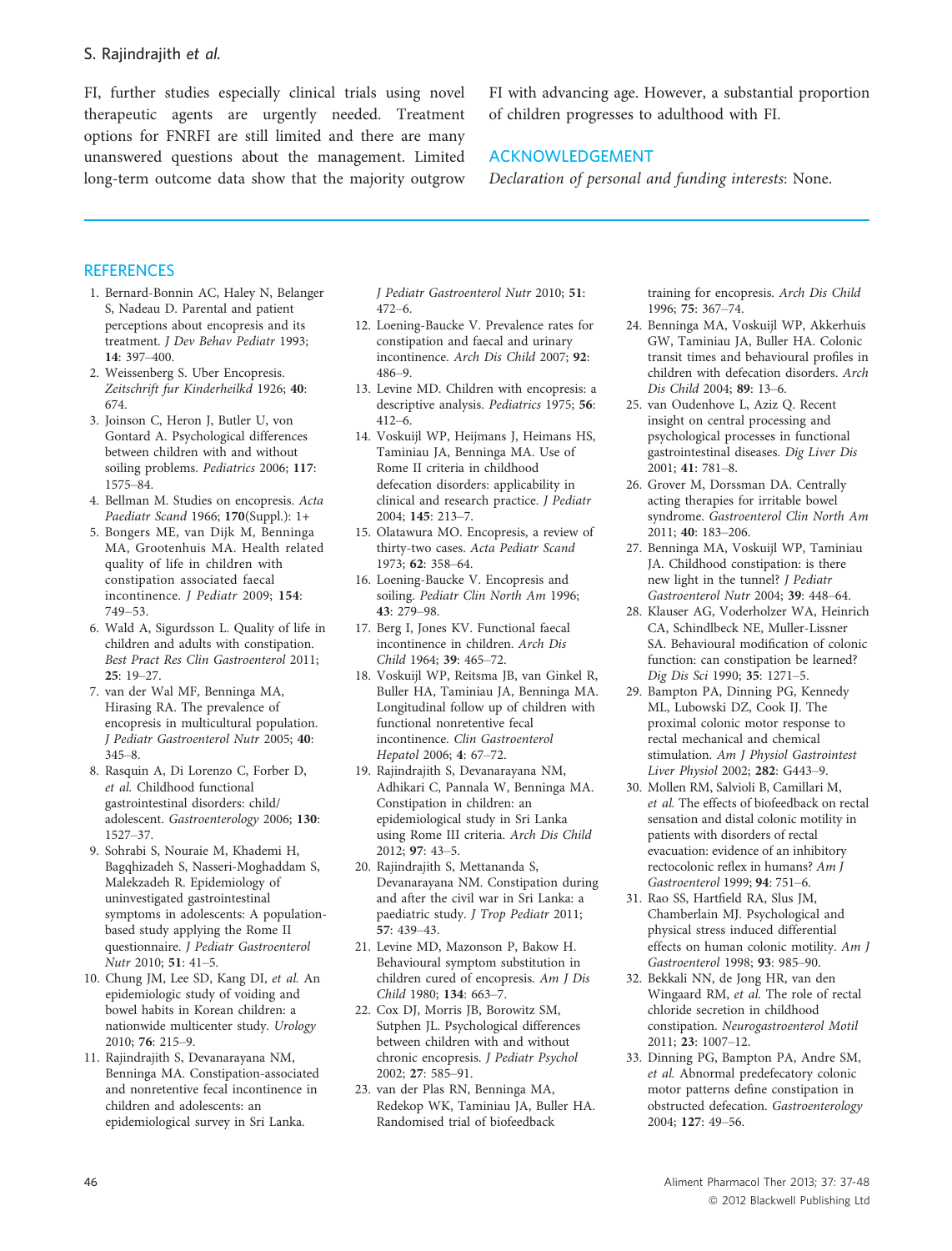- 34. Dinning PG, Bampton PA, Kennedy NL, Lubowski DZ, King D, Cook IJ. Impaired proximal colonic motor response to rectal mechanical and chemical stimulation in obstructed defecation. Dis Colon Rectum 2005; 4: 1777–84.
- 35. Gladman MA, Lunniss PJ, Scott SM, Swash M. Rectal hyposensitivity. Am J Gastroenterol 2006; 101: 1140–51.
- 36. Backer SS, Liptak GS, Colletti RB, et al. Evaluation and treatment of constipation in infants and children: recommendation of the North American society of pediatric Gastroenterology, Hepatology and Nutrition. J Pediatr Gastroenterol Nutr 2006; 43: e1–13.
- 37. Benninga MA, Buller H, Heymans HS, Tytgat GN, Taminiau JA. Is encopresis always the result of constipation. Arch Dis Child 1994; 71: 186–93.
- 38. de Lorijn F, van Wijk MP, Reitsma JB, van Ginkel R, Taminiau JA, Benninga MA. Prognosis of constipation: clinical factors and colonic transit time. Arch Dis Child 2004; 89: 723–7.
- 39. Voskuijl WP, van Ginkel R, Benninga MA, Hart GA, Taminiau JA, Boeckxtaens GE. New insight in to rectal function in pediatric defecation disorders: disturbed rectal compliance is an essential mechanism in pediatric constipation. *J Pediatr* 2006; 148: 62-7.
- 40. Kuhn BR, Marcus BA, Pitner SL. Treatment guidelines for primary nonretentive encopresis and stool toileting refusal. Am Fam Physician 1999; 59: 2171–7, 2184–6.
- 41. Rajindrajith S, Devanarayana NM. Constipation in children: novel insight into epidemiolog, pathophysiology and management. J Neurogastroenterol Motil 2011; 17: 35–47.
- 42. Bongers MEJ, Tabbers MM, Benninga MA. Functional nonretentive fecal incontinence in children. J Pediatr Gastroenterol Nutr 2007; 44: 5–13.
- 43. Loening-Baucke V. Urinary incontinence and urinary tract infection and their resolution with treatment of chromic constipation of childhood. Pediatrics 1997; 100: 228–32.
- 44. Peeters B, Benninga MA, Hennekam RC. Childhood constipation: an overview of genetic studies and associated syndromes. Best Pract Res Clin Gastroenterol 2011; 25: 73–88.
- 45. Mugie SM, Di Lorenzo C, Benninga MA. Constipation in childhood. Nat Rev Gastroenterol Hepatol 2011; 8: 502–11.
- 46. NICE Guidelines. Constipation in children and young people. May 2010. Available at: http//www.nice.org.uk/ guidance/CG99.
- 47. Rao SSC. Diagnosis and management of fecal incontinence. American College of

Gastroenterology Practice Parameters committee. Am J Gastroenterol 2004; 99: 1585–604.

- 48. Loening-Baucke V. Encopresis. Curr Opin Pediatr 2002; 14: 570–5.
- 49. Benninga MA, Taminiau JA. Diagnosis and treatment efficacy of functional nonretentive fecal incontinence in childhood. J Pediatr Gastroenterol Nutr 2001; 32: S42–3.
- 50. Rao SS. Advances in diagnostic assessment of fecal incontinence and dyssynergic defecation. Clin Gastroenterol Hepatol 2010; 8: 910–9.
- 51. Barr RG, Levine MD, Wilkinson RH, Mulvihill D. Chronic and occult stool retention: a clinical tool for its evaluation in school-aged children. Clin Pediatr (Phila) 1979; 18: 677–9.
- 52. Blethyn AJ, Jenkins HR, Roberts R, Verrier-Jones K. Radiological evidence of constipation in urinary tract infection. Arch Dis Child 1995; 73: 534–5.
- 53. Leech SC, McHugh K, Sullivan PB. Evaluation of a method of assessing fecal loading on plain abdominal radiographs in children. Pediatr Radiol 1999; 29: 255–8.
- 54. Pensabene L, Buonomo C, Fishman L, Chitkara D, Nurko S. Lack of utility of abdominal X-rays in the evaluation of children with constipation: comparison of different scoring methods. J Pediatr Gastroenterol Nutr 2010; 51: 155–9.
- 55. Reuchlin-Vroklage LM, Bierma-Zeinstra S, Benninga MA, Berger MY. Diagnostic value of abdominal radiography in constipated children: a systematic review. Arch Pediatr Adolesc Med 2005; 159: 671–8.
- 56. Berger MY, Tabbers MM, Kurver MJ, Boluyt M, Benninga MA. Value of abdominal radiogrpah, colonic transit time, and rectal ultrasound scanning in the diagnosis of idiopathic constipation in children: a systematic review. J Pediatr 2012; 161: 44–50.
- 57. Yuan Z, Cheng W, Hou A, et al. Constipation is associated with spinal bifida occulta in children. Clin Gastroenterol Hepatol 2008; 6: 1348–53.
- 58. Arhan P, Devroede G, Jehannin B, et al. Segmental colonic transit time. Dis Colon Rectum 1981; 24: 625–9.RL
- 59. Metcalf AM, Phillips SF, Zinsmeister AR, MacCarty RL, Beart RW, Wolff BG. Simplified assessment of segmental colonic transit. Gastroenterology 1987; 92: 40–7.
- 60. Benninga MA, Buller HA, Tytgat GN, Akkermans LM, Bossuyt PM, Taminiau JA. Colonic transit time in constipated children: does pediatric slow-transit constipation exist? J Pediatr Gastroenterol Nutr 1996; 23: 241–51.
- 61. Zaslavsky C, da Silveria R, Maquilnik I. Total and segmental colonic transit

time with radio-opaque markers in adolescents with functional constipation. J Pediatr Gastroenterol Nutr 1998; 27: 138–42.

- 62. Cook BJ, Lim E, Cook D, et al. Radionuclear transit to assess sites of delay in large bowel transit in children with chronic idiopathic constipation. J Pediatr Surg 2005; 40: 478–83.
- 63. Ragunath N, Glassman MS, Halata MS, Berezin SH, Stewart JM, Medow MS. Anorectal motility abnormalities in children with encopresis and chronic constipation. J Pediatr 2011; 158: 293–6.
- 64. Benninga MA, Buller HA, Taminiau JA. Biofeedback in chronic constipation. Arch Dis Child 1993; 68: 126–9.
- 65. Molner D, Taitz LS, Urwin OM, Wales JK. Anorectal manometry results in defecation disorders. Arch Dis Child 1983; 58: 257–61.
- 66. Benninga MA, Wijers OB, van der Hoeven CW, et al. Manometry, profilometry, and endosonography: normal physiology and anatomy of the anal canal in healthy children. J Pediatr Gastroenterol Nutr 1994; 18: 68–77.
- 67. Jones NM, Smilgin-Humphreys M, Sullivan PB, Grant HW. Paediatric anal endosonography. Pediatr Surg Int 2003; 19: 703–6.
- 68. Keshtgar AS, Ward HC, Clayden GS, Sanei A. Thickening of the internal anal sphincter in idiopathic constipation in children. Pediatr Surg Int 2004; 20: 817–23.
- 69. Bekkali NL, Hagebeuk EE, Bongers ME, et al. Magnetic resonance imaging of the lumbosacral spine in children with chronic constipation or non-retentive fecal incontinence: a prospective study. J Pediatr 2010; 156: 461–5.
- 70. Levitt MA, Pena A. Anorectal malformations. Orphanet J Rare Dis 2007; 2: 33.
- 71. Burgers R, Di Lorenzo C. Diagnostic testing in constipation: is it necessary? J Pediatr Gastroenterol Nutr 2011; 53 (Suppl. 2): S49–51.
- 72. van den Berg MM, Hogan M, Caniano DA, Di Lorenzo C, Benninga MA, Mousa HA. Colonic manometry as a predictor of Caecostomy success in children with defecation disorders. J Pediatr Surg 2006; 4: 730–6.
- 73. Rappaport LA, Levine MD. Prevention of constipation and encopresis: a developmental model and approach. Pediatr Clin North Am 1986; 33: 859–69.
- 74. Levine MD. Encopresis: its potentiation, evaluation and alleviation. Pediatr Clin North Am 1982; 29: 315–30.
- 75. van der Plus RN, Benninga MA, Taminiau JA, Buller HA. Treatment of defecation problems in children: the